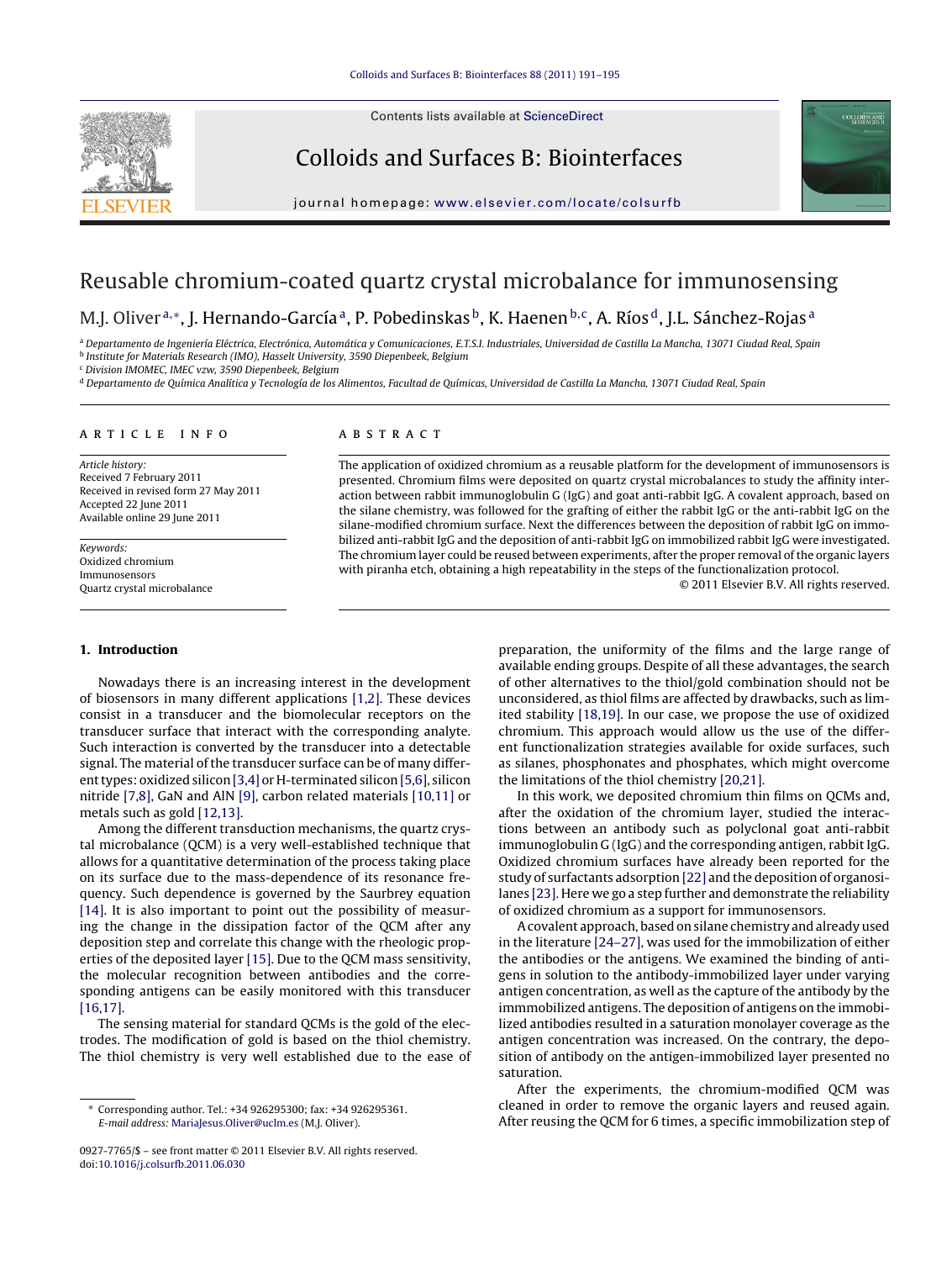the protocol had a standard deviation as low as 1.4 Hz, demonstrating the reusability of oxidized chromium for biosensing purposes.

## **2. Materials and methods**

## 2.1. Materials

Rabbit IgG (I8140); polyclonal goat anti-rabbit IgG (R2004); mouse IgG (I5381); anti-mouse IgG (M8642); bovine serum albumin (BSA) (B4287); 3-aminopropyltriethoxysilane (APTES) (A3648); glutaraldehyde (GA) (340855); potassium phosphate monobasic and dibasic were purchased from Sigma–Aldrich; toluene, hydrogen peroxide, sulphuric acid, acetone, 2-propanol were obtained from VWR. Water was purified with a Direct-Q 3 UV Millipore system.

## 2.2. QCM

Gold-terminated QCMs from KSV Instruments were used. The frequency of the first resonance mode was 5 MHz and the active area was 10 mm. 40 nm thick chromium films were deposited on one side of the QCM by DC-pulsed reactive magnetron sputtering in a home built system [\[28\].](#page-4-0) Chromium-coated QCMs are also available commercially [\[29\],](#page-4-0) not being necessary in that case the chromium deposition step.

The impedance response of the QCM, from the third to the eleventh overtones, was registered using a KSV Instruments QCM-Z500 microbalance system, which determines the resonance frequency and the dissipation factor. The QCM cell was temperature-controlled at 25 ◦C thanks to a Peltier element.

## 2.3. Elaboration of the sensors

## 2.3.1. Oxidation

First, the oxidation of chromium was accomplished by immersion of the QCM in fresh piranha etch  $(H<sub>2</sub>SO<sub>4</sub>:H<sub>2</sub>O<sub>2</sub>, 3:1, v/v)$  for 5 min. After rinsing in Millipore-Q water, the chromium surface

was hydrophilic, as it was completely wet after removal from water. Next the QCM was dried with nitrogen.

#### 2.3.2. Silanization

The grafting of APTES was performed as follows. The QCM was immersed in freshly prepared 20 mM APTES solution in toluene for 1 h in sonication, followed by a thorough cleaning in toluene and isopropanol. The APTES step covered the surface with amineterminated silane organic molecules for the subsequent steps.

## 2.3.3. Glutaraldehyde activation

Next the APTES-modified surface reacted with a 20 mM GA solution for 1 h, followed by rinsing with water and drying with nitrogen. GA was used as a homo-bifunctional cross-linker between the amine groups of the APTES and the primary amines of the immunoglobulins.

## 2.3.4. Biomolecules immobilization

After the previous step, the QCM was mounted in a cell designed to work in liquid media that allowed the on-line tracking of both the resonance frequency and the dissipation factor of the QCM during the subsequent steps. Once mounted in the cell, the first step was the covalent binding of either the antibody or the antigen, followed by the affinity interaction with the complementary biomolecule. In between the two previous steps, 1 mg/ml bovine serum albumin (BSA) was used as blocking agent for remaining free binding sites [\[30\].](#page-4-0) The rinsing steps between the modification steps were done with PBS. Reactions were considered as complete when equilibrium was reached. Fig. 1 shows the different steps of the process.

## **3. Results and discussion**

## 3.1. APTES grafting

The achievement of an APTES-modified chromium surface was checked by measuring the resonance frequency of the QCM after oxidation and after the APTES step. Both measurements were taken in air. A frequency decrease of 15 Hz was measured. Our result is

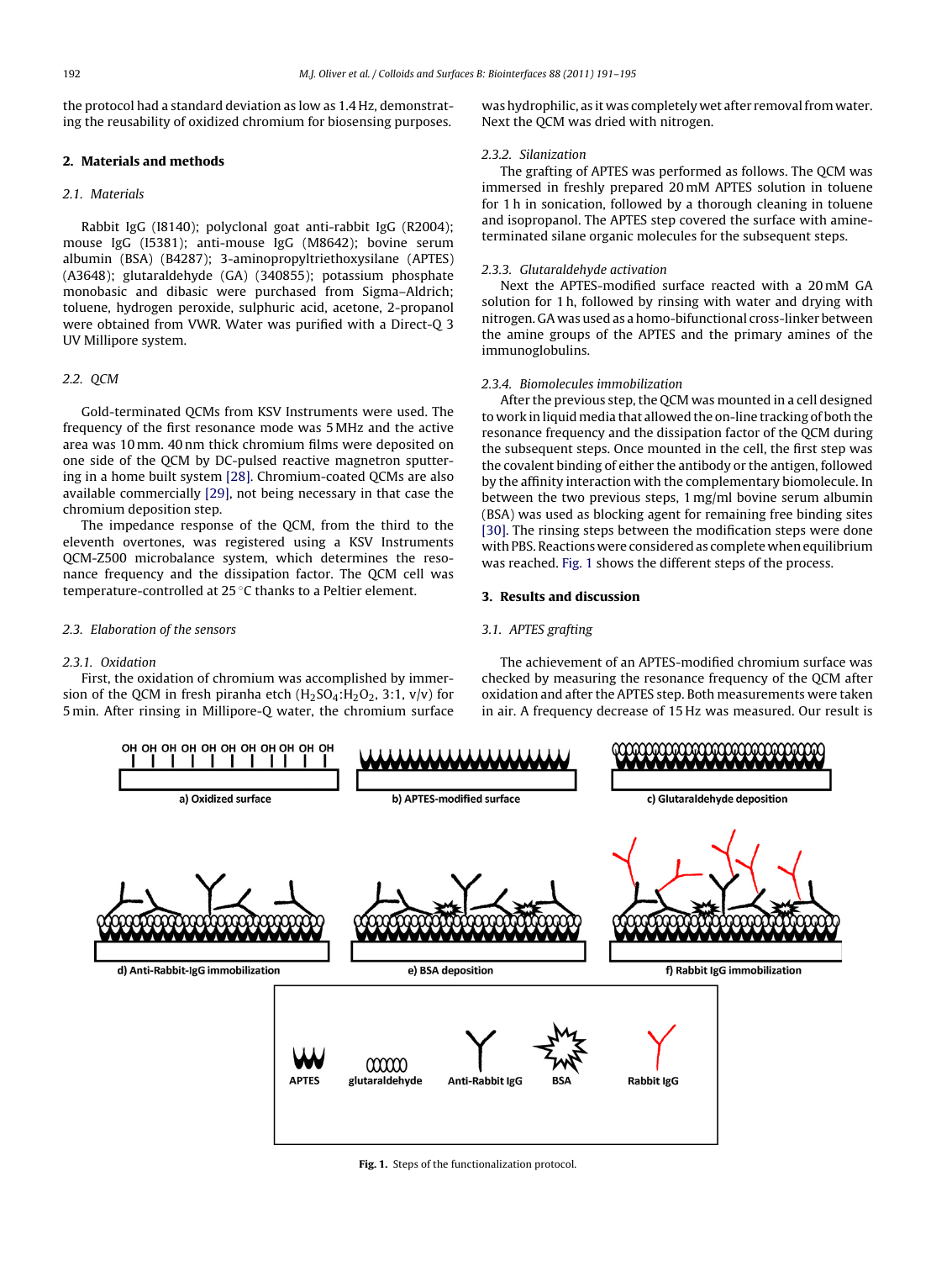<span id="page-2-0"></span>comparable to already published data. We recall the work by Kurth and Bein [\[31\].](#page-4-0) These authors measured a frequency shift of −48 Hz for the adsorption of APTES on oxidized aluminum-coated 9 MHz QCM and such a shift was attributed to the formation of nearly one monolayer of APTES. The shift of −48 Hz for a 9 MHz QCM corresponds to a surface mass density of  $259$  ng/cm<sup>2</sup>. In our case, the frequency shift is −15 Hz, and, assuming monolayer coverage, such a value corresponds to a surface density of 265 ng/cm<sup>2</sup> for a 5 MHz QCM.

Gambinossi et al. [\[32\]](#page-4-0) also reported the frequency shift for the chemisorption of (3-aminopropyl)trimethoxysilane (APTMS) molecules on silicon oxide. This work and our experiments are done with the same QCM, so the frequency shifts can be directly compared. According to this work, a densely packed monolayer of APTMS gives a frequency shift of about −10 Hz.

Moreover, in order to be sure that this value was due to the grafting process, we repeated the same APTES process on a goldterminated QCM. No grafting of APTES is expected on the goldterminated QCM, as there are no hydroxyl groups on its surface. We did not observe any frequency shift for the gold-terminated QCM after the APTES process, confirming that the frequency shift we measured for the chromium-coated QCM was related to the APTES grafting.

## 3.2. Rabbit IgG on anti-rabbit IgG-immobilized QCM

Fig. 2 shows the different steps of rabbit IgG deposition on antirabbit IgG-immobilized QCM after the glutaraldehyde activation. All these steps were registered on-line in liquid, monitoring both the resonance frequency shift and the dissipation factor change.

#### 3.2.1. Anti-rabbit IgG immobilization

First PBS was introduced into the QCM cell and, once the equilibrium was reached, a solution of anti-rabbit IgG (100  $\mu$ g/ml) was allowed to react with the functionalized quartz crystal. The frequency shift after the immobilization of the anti-rabbit IgG layer was  $-34 \pm 1.4$  Hz (n=6), equivalent to a mass surface density of  $602$  ng/cm<sup>2</sup>, according to the Sauerbrey equation. Depending on the IgG orientation, the coverage of a densely packed monolayer of anti-rabbit IgG molecules may vary between about 200 ng/cm<sup>2</sup>  $(-11$  Hz, side-on orientation) and 400 ng/cm<sup>2</sup> (−22 Hz, end-on orientation) [\[16,33\],](#page-4-0) values that are below the measured shift. So a multilayer of anti-rabbit IgG molecules might be expected.

 $\mathbf 0$ 5000 10000 15000 20000 10  $\mathsf{C}$ Dissipation factor variation  $\Delta \mathsf{D}_3$  (10°) Anti-Rabbit IgG **BS BSA** P<sub>B</sub> Rabbit IgG  $-10$ 100 µg/m  $200 \mu g/ml$  $1<sub>mg/n</sub>$ Freqeuncy Shift  $\Delta t$  / 3 (Hz) 8  $-20$  $-30$  $-40$ 6  $-50$  $-60$  $-70$  $-80$  $-90$  $\overline{2}$  $-100$  $-110$  $\mathbf 0$  $-120$  $\Omega$ 5000 10000 15000 20000  $Time(s)$ 

Fig. 2. Resonance frequency shift of the third overtone normalized by 3 and dissipation factor variation of the same overtone for the GA-APTES-modified Cr-deposited QCM versus time during the following steps: (i) 100  $\mu$ g/ml anti-rabbit IgG solution in PBS, (ii) 1 mg/ml BSA, and (iii) 200  $\mu$ g/ml rabbit IgG solution in PBS.

However, the uptake of water by the layer of biomolecules has already been proposed in the literature as an additional source of mass to be taken into account when evaluating biomolecules deposition in liquid media by QCM measurements [\[15,34\].](#page-4-0) Depending on the biomolecule under study, the coupled water may vary from 30% [\[35\]](#page-4-0) to 90% [\[33\]](#page-4-0) of the deduced total mass. So, at this point, it is difficult to estimate the real coverage of this layer. It should also be noted that the application of the Sauerbrey equation requires a thin rigid layer on the QCM. For nonrigid dissipative viscoelastic films, the previous equation fails. In order to estimate its applicability, the variation of the dissipation factor ( $\Delta D$ ) of the QCM has to be tracked while depositing the layer.  $\Delta D$  values about or below  $2 \times 10^{-6}$  guarantee the use of the Sauerbrey equation [\[15\].](#page-4-0) Higher values indicate a flexible layer with a high water content uptake [\[15,36\].](#page-4-0) Fig. 2 shows that the  $\Delta D$  for the anti-rabbit IgG layer is below  $2 \times 10^{-6}$ , therefore, within the required range to apply the Sauerbrey equation.

#### 3.2.2. BSA deposition

After the anti-rabbit IgG binding step, a solution of BSA was introduced. The BSA step resulted in a very small frequency shift, about −3 Hz. This might be due to either a non-homogeneous coverage of the former layer that exposed free sites or an uncontrolled physisorption process of the BSA molecules on the anti-rabbit IgG layer. This small shift confirms that the anti-rabbit IgG layer is covering nearly all the active area of the QCM [\[37\].](#page-4-0)

#### 3.2.3. Rabbit IgG/anti-rabbit IgG interaction

For the final step, corresponding to the antigen–antibody interaction, 200  $\mu$ g/ml rabbit IgG solution in PBS were added and the resulting frequency shift was  $-25$  Hz. Here the  $\Delta D$  is close to  $1 \times 10^{-6}$ .

In order to get more information about the interaction antibody–antigen, the dependence of the frequency shift on the concentration of rabbit IgG that interacts with the anti-rabbit IgGmodified QCM was studied. Fig. 3 shows the results. The data points correspond to the average of repeated experiments. And the value of each experiment is the normalized frequency shift of the different overtones. The error bars indicate the standard deviation of the repeated experiments. It is worth mentioning that the  $\Delta D$  was below  $2 \times 10^{-6}$  for these experiments. There are two clear regions: a linear region up to 20  $\mu$ g/ml and a saturation region above the



**Fig. 3.** Frequency shift due to the interaction of rabbit IgG with anti-rabbit IgGmodified QCM. The dashed curve is the fitting to a Langmuir-type adsorption model. The data points are the frequency shift average of repeated experiments. The error bars represent the standard deviation of the repeated experiments. The number of experiments was 3 for the three higher concentrations, and 2 for the rest.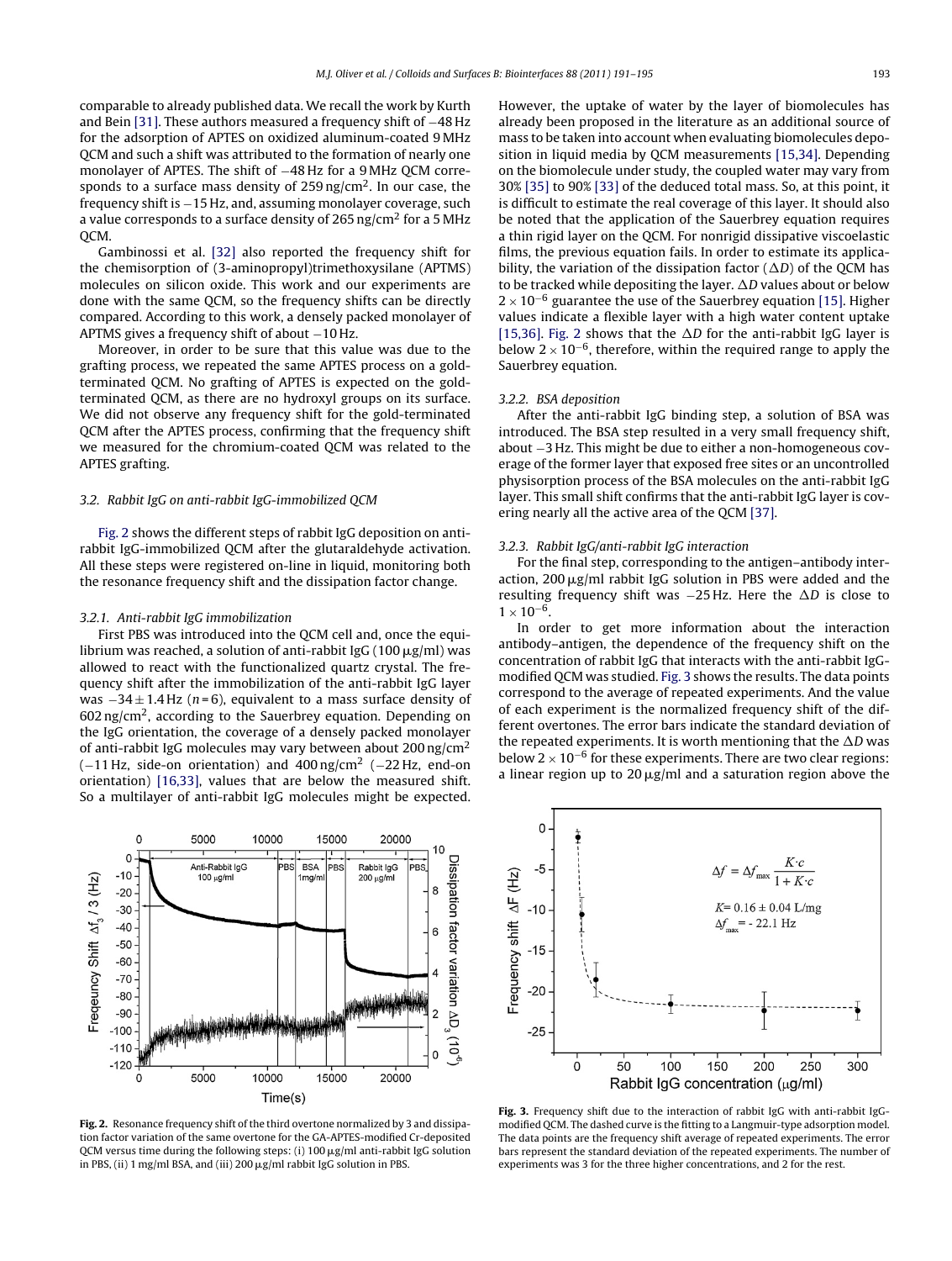<span id="page-3-0"></span>previous concentration. As can be seen, the saturation value corresponds to about −23 Hz. This type of behaviour is commonly found in the field of immunosensors when studying antibody–antigen affinity and resembles a Langmuir-type adsorption model [\[38–40\].](#page-4-0) The dashed line of [Fig.](#page-2-0) 3 is the fitting of the experimental data to the equation governing the Langmuir adsorption model:

$$
\Delta f = \Delta f_{\text{max}} \frac{Kc}{1 + Kc}
$$

where  $\Delta f$  is the measured frequency shift in Hertz measured at each IgG concentration,  $\Delta f_\text{max}$  is the frequency shift at saturation,  $c$  is the rabbit IgG concentration in solution and K is the affinity constant.  $\Delta f_{\rm max}$  = -22.1 Hz and K = 0.16  $\pm$  0.04 L/mg, comparable to previous results on gold surfaces [\[40\],](#page-4-0) were obtained from the fitting. As a result, the frequency shift saturation of −23 Hz is expected to correspond to the coverage of rabbit IgG required to saturate the active binding sites present on the anti-rabbit IgG layer. This value compares well with the frequency shift expected for a monolayer of IgG molecules with end-on Y orientation. Similar results were obtained before. For example, He et al. [\[41\],](#page-4-0) reported the reaction of human IgG on anti-human IgG adsorbed on gold-terminated QCM. After successive additions, the frequency shift saturated and the final frequency shift was about −150 Hz for a total IgG concentration of 167 µg/ml. The fundamental resonance frequency and the active area for this work were 9 MHz and a 6.5 mm diameter circle, respectively. So, the corresponding frequency shift for the QCM used in our experiments would be −19 Hz, comparable to the value of −23 Hz we reported.

The specificity of the interaction was also studied using mouse IgG, a non-specific antigen. The frequency shift for 20  $\mu$ g/ml specific rabbit IgG and for 20  $\mu$ g/ml non-specific mouse IgG were  $-20\,$ Hz and below the resolution of the system, respectively. Fig. 4 shows the results.

Equally interesting is to mention that the same chromiumcoated QCM was used for 6 experiments in [Fig.](#page-2-0) 3, ranging from the lowest to the highest concentration. For each concentration, all the protocol steps were repeated, including the initial immersion in piranha etch to regenerate and clean the oxidized chromium surface. This allowed us to check the reproducibility of the step corresponding to the immobilization of anti-rabbit IgG on the GA-APTES-modified QCM, as this step was the same for all the 6 experiments. The average frequency shift of this step was −34 Hz with a standard deviation of 1.4 Hz as Fig. 5 shows. This result



**Fig. 4.** Specificity of the antibody–antigen interaction. Response of 20  $\mu$ g/ml specific rabbit IgG and 20µg/ml non-specific mouse IgG on anti-rabbit IgG-immobilized OCM.



**Fig. 5.** Repeatability of the immobilization of 100  $\mu$ g/ml anti-rabbit IgG on GA-APTES-modified chromium-coated QCM.

demonstrates the reliability of oxidized chromium as reusable support for biosensing in liquid media.

## 3.3. Anti-rabbit IgG on rabbit IgG-immobilized QCM

We also used a chromium-deposited QCM to study the interaction of anti-rabbit IgG on an immobilized layer of rabbit IgG, i.e. the order in which the biomolecules were deposited was inverted with respect to [Figs.](#page-2-0) 2 and 3. The rest of the steps were all the same. The same QCM was used for the different concentrations, after regeneration with piranha etch. The step corresponding to the covalent link of the rabbit IgG to the GA-APTES-modified QCM was done using a 50  $\mu$ g/ml concentration in PBS and the frequency shift was  $-23 \pm 3.6$  Hz (n=6). The deposition of BSA gave the same results as the first approach. The frequency shift as a function of the antirabbit IgG concentration that reacts with the rabbit IgG-modified QCM can be seen in Fig. 6. Surprisingly, the obtained behaviour differs from that explained in Section 3.2. We could expect a saturation of the response as the antibody concentration increases. However, there is no saturation plateau but a decrease in the resonance frequency shift up to concentrations of 200  $\mu$ g/ml. An explanation to



**Fig. 6.** Frequency shift due to the interaction of anti-rabbit IgG with rabbit IgG-modified QCM. The data points are the frequency shift average of repeated experiments. The error bars represent the standard deviation of the repeated experiments. The number of experiments was 3 for the two higher concentrations, and 2 for the rest.